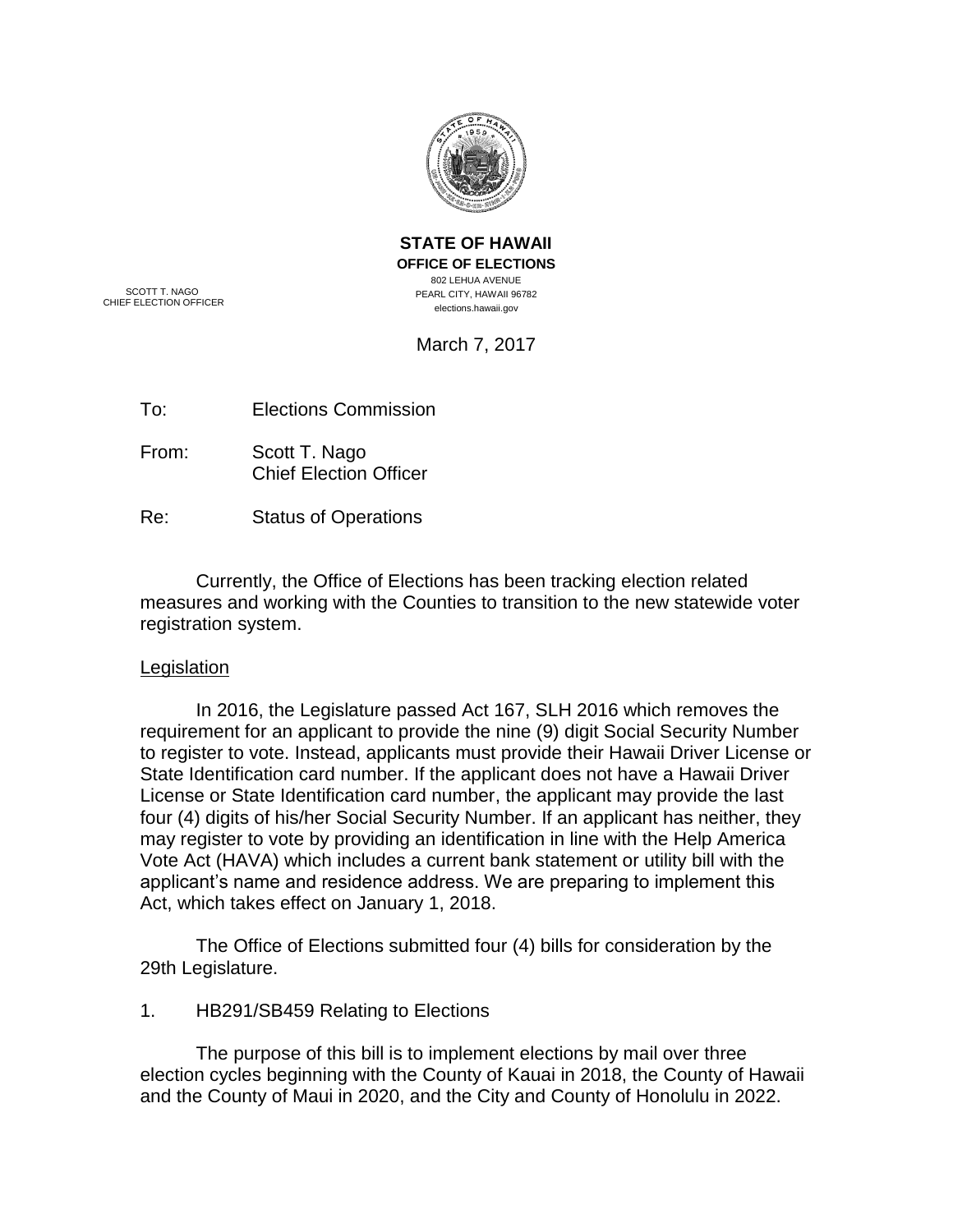Elections Commission March 8, 2017 Page 2

## 2. HB292/SB460 Relating to Voter Registration

This bill proposes automatic voter registration by requiring applicants to affirmatively decline to register to vote when completing an application for a driver license or state identification card. This measure also requires the Department of Transportation and the examiner of drivers to transfer applicant information to the statewide voter registration system electronically.

## 3. HB293/SB461 Relating to Class C Felonies

This bill is a housekeeping measure to amend the monetary penalty for providing false information in an application affidavit for late voter registration from up to \$1,000 to up to \$10,000.

## 4. HB294/SB462 Relating to Election Documents

The purpose of this bill is to remove the requirement that a signatory to a nomination paper provide the last four (4) digits of his/her Social Security Number and the requirement that the full nine (9) digits of a voter's Social Security number be provided to withdraw a signature from a petition or nomination paper. As previously mentioned, this bill accounts for Act 167, SLH 2016, as a Social Security Number is not collected for all voters.

Only SB462, Relating to Election Documents, will cross over to the House. All other measures introduced by the Office of Elections may be considered again for the 2018 Legislative Session. Additionally, we are monitoring other election related bills as they cross over to the opposite Chamber, including elections by mail.

## Elections by Mail

A companion elections by mail bill, HB1401/SB334, is crossing to each Chamber for hearing and review. The Office of Elections supports elections by mail because it is secure, accessible, and convenient for voters, and it will streamline the administration of elections.

Currently, our election model consists of two parts, absentee and election day. No excuse absentee voting was implemented to supplement election day polling places and modernize voting. In the past, absentee voting accounted for less than 20 percent of voter turnout, with the vast majority of voters continuing to vote at their polling place. However, now over half of all ballots are cast prior to election day. As such, we believe it would be more efficient to focus our resources on absentee voting, with a significantly smaller election day presence limited to voters obtaining a replacement mail ballot package, or voting on a direct recording electronic voting machine.